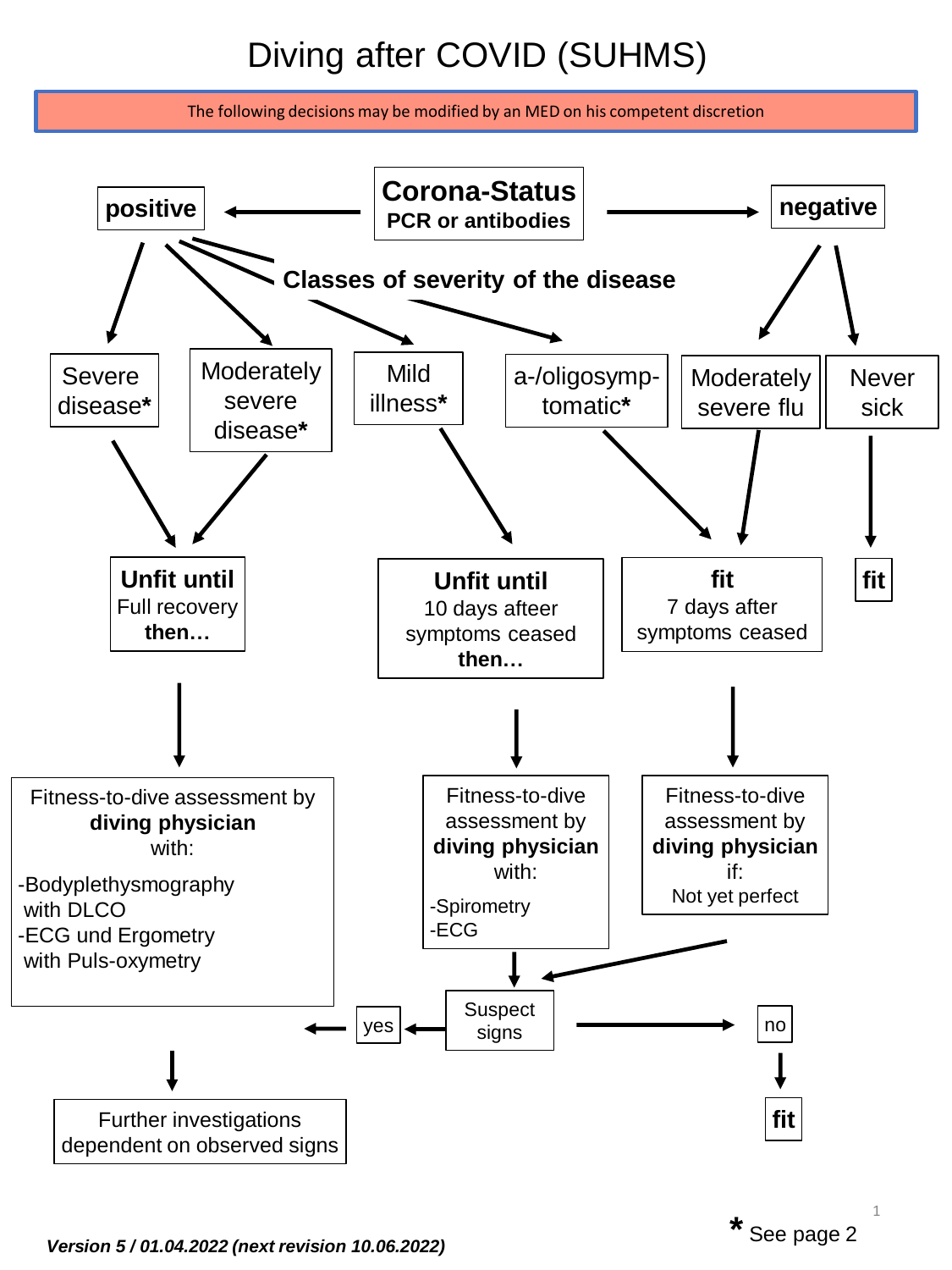## Diving and COVID (SUHMS)

### Severity classification of the disease

#### **Asymptomatic**

Diagnosis of SARS-CoV-2 in the complete absence of symptoms

#### **Oligosymptomatic**

Presence of symptoms such as rhinitis and/or sore throat > without the presence of fever, cough, general malaise, headache or pain in the limbs

#### **Mild illness**

Mild symptoms (e.g. fever, cough, loss of sense of smell and taste, general malaise, headache and pain in the limbs)

> No shortness of breath, dyspnoea or lung damage visible on imaging

#### **Moderately severe disease**

O2 saturation ≥ 94% and clinical or radiological evidence of pneumonia

#### **Severe disease**

a) O2 saturation < 94%, PaO2/FiO2 < 300mmHg, respiratory rate > 30/min (in adults) or pulmonary infiltrate > 50%.

b) Critical illness Respiratory arrest, septic shock and /or multiple organ failure.